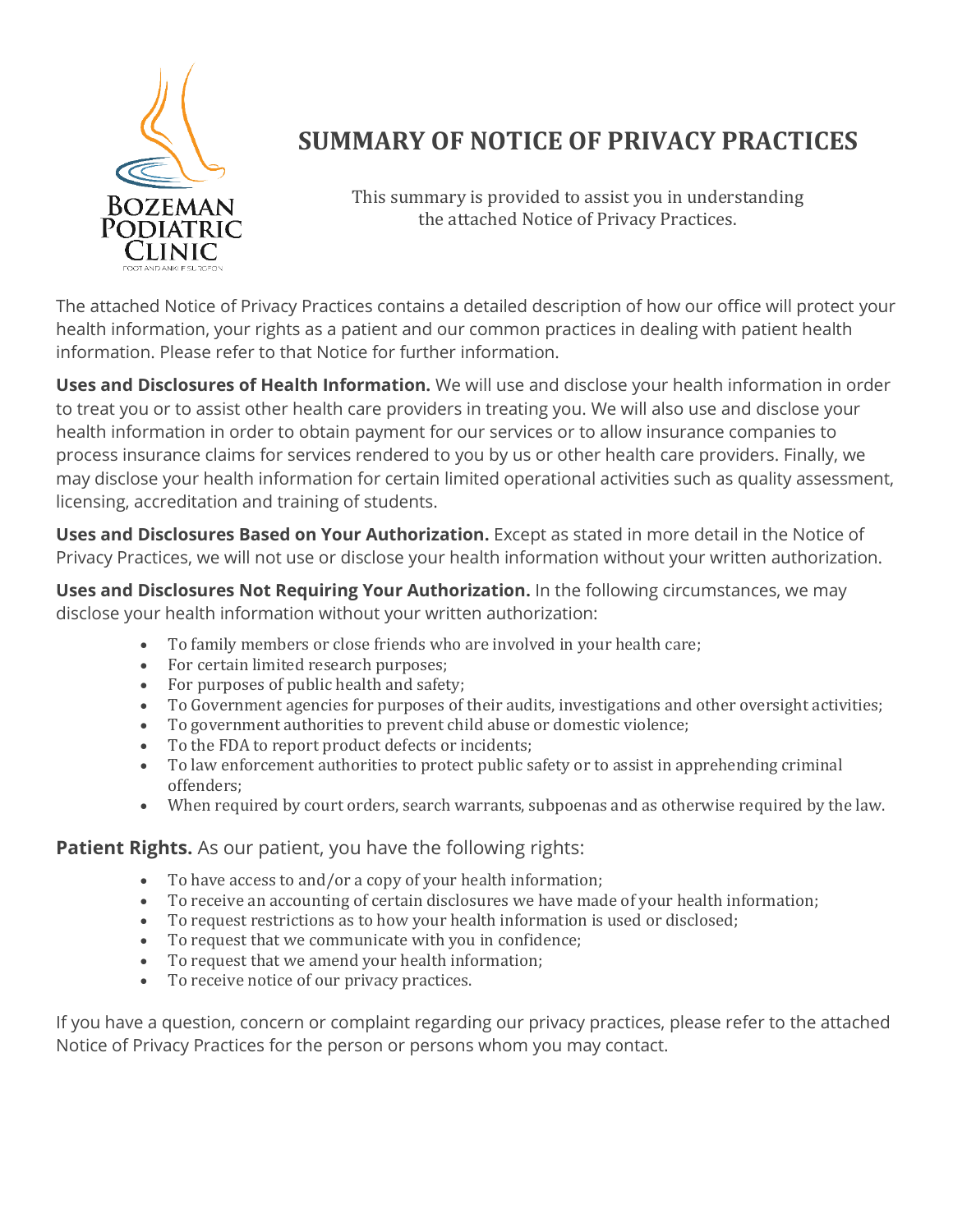# **NOTICE OF PRIVACY PRACTICES**



## **THIS NOTICE DESCRIBES HOW MEDICAL INFORMATION ABOUT YOU MAY BE USED AND DISCLOSED AND HOW YOU CAN GET ACCESS TOTHIS INFORMATION.**

## **PLEASE REVIEW IT CAREFULLY. THE PRIVACY OF YOUR MEDICAL INFORMATION IS IMPORTANT TO US.**

### *Our Legal Duty*

We are required by applicable federal and state laws to maintain the privacy of your protected health information. We are also required to give you this notice about our privacy practices, our legal duties, and your rights concerning your protected health information. We must follow the privacy practices that are described in this notice while it is in effect. This notice takes effect **April 14, 2003**, and will remain in effect until we replace it.

We reserve the right to change our privacy practices and the terms of this notice at any time, provided that such changes are permitted by applicable law. We reserve the right to make the changes in our privacy practices and the new terms of our notice effective for all protected health information that we maintain, including medical information we created or received before we made the changes.

You may request a copy of our notice (or any subsequent revised notice) at any time. For more information about our privacy practices, or for additional copies of this notice, please contact us using the information listed at the end of this notice.

### **Uses and Disclosures of Protected Health Information**

We will use and disclose your protected health information about you for treatment, payment, and health care operations.

Following are examples of the types of uses and disclosures of your protected health care information that may occur. These examples are not meant to be exhaustive, but to describe the types of uses and disclosures that may be made by our office.

**Treatment:** We will use and disclose your protected health information to provide, coordinate or manage your health care and any related services. This includes the coordination or management of your health care with a third party. For example, we would disclose your protected health information, as necessary, to a home health agency that provides care to you. We will also disclose protected health information to other physicians who may be treating you. For example, your protected health information may be provided to a physician to whom you have been referred to ensure that the physician has the necessary information to diagnose or treat you.

In addition, we may disclose your protected health information from time to time to another physician or health care provider (e.g., a specialist or laboratory) who, at the request of your physician, becomes involved in your care by providing assistance with your health care diagnosis or treatment to your physician.

**Payment:** Your protected health information will be used, as needed, to obtain payment for your health care services. This may include certain activities that your health insurance plan may undertake before it approves or pays for the health care services, we recommend for you, such as: making a determination of eligibility or coverage for insurance benefits, reviewing services provided to you for protected health necessity, and undertaking utilization review activities. For example, obtaining approval for a hospital stay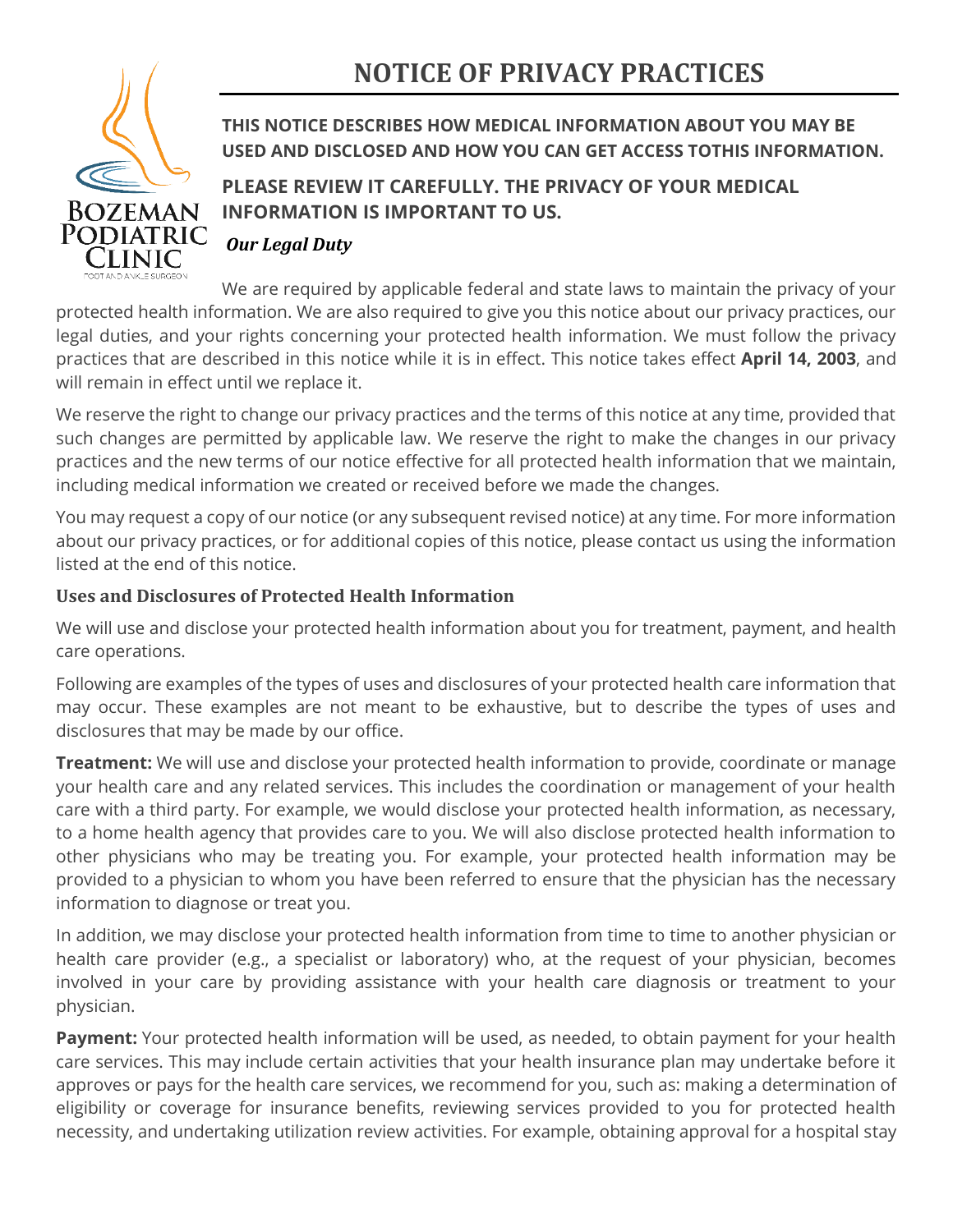may require that your relevant protected health information be disclosed to the health plan to obtain approval for the hospital admission.

**Health Care Operations:** We may use or disclose, as needed, your protected health information in order to conduct certain business and operational activities. These activities include, but are not limited to, quality assessment activities, employee review activities, training of students, licensing, and conducting or arranging for other business activities.

For example, we may use a sign-in sheet at the registration desk where you will be asked to sign your name. We may also call you by name in the waiting room when your doctor is ready to see you. We may use or disclose your protected health information, as necessary, to contact you by telephone or mail to remind you of your appointment.

We will share your protected health information with third party "business associates" that perform various activities (e.g., billing, transcription services) for the practice. Whenever an arrangement between our office and a business associate involves the use or disclosure of your protected health information, we will have a written contract that contains terms that will protect the privacy of your protected health information.

We may use or disclose your protected health information, as necessary, to provide you with information about treatment alternatives or other health-related benefits and services that may be of interest to you. We may also use and disclose your protected health information for other marketing activities. For example, your name and address may be used to send you a newsletter about our practice and the services we offer. We may also send you information about products or services that we believe may be beneficial to you. You may contact us to request that these materials not be sent to you.

**Uses and Disclosures Based on Your Written Authorization:** Other uses and disclosures of your protected health information will be made only with your authorization, unless otherwise permitted or required by law as described below.

You may give us written authorization to use your protected health information or to disclose it to anyone for any purpose. If you give us an authorization, you may revoke it in writing at any time. Your revocation will not affect any use or disclosures permitted by your authorization while it was in effect. Without your written authorization, we will not disclose your health care information except as described in this notice.

**Others Involved in Your Health Care:** Unless you object, we may disclose to a member of your family, a relative, a close friend or any other person you identify, your protected health information that directly relates to that person's involvement in your health care. If you are unable to agree or object to such a disclosure, we may disclose such information as necessary if we determine that it is in your best interest based on our professional judgment. We may use or disclose protected health information to notify or assist in notifying a family member, personal representative or any other person that is responsible for your care of your location, general condition or death.

**Marketing:** We may use your protected health information to contact you with information about treatment alternatives that may be of interest to you. We may disclose your protected health information to a business associate to assist us in these activities. Unless the information is provided to you by a general newsletter or in person or is for products or services of nominal value, you may opt out of receiving further such information by telling us using the contact information listed at the end of this notice.

**Research; Death; Organ Donation:** We may use or disclose your protected health information for research purposes in limited circumstances. We may disclose the protected health information of a deceased person to a coroner, protected health examiner, funeral director or organ procurement organization for certain purposes.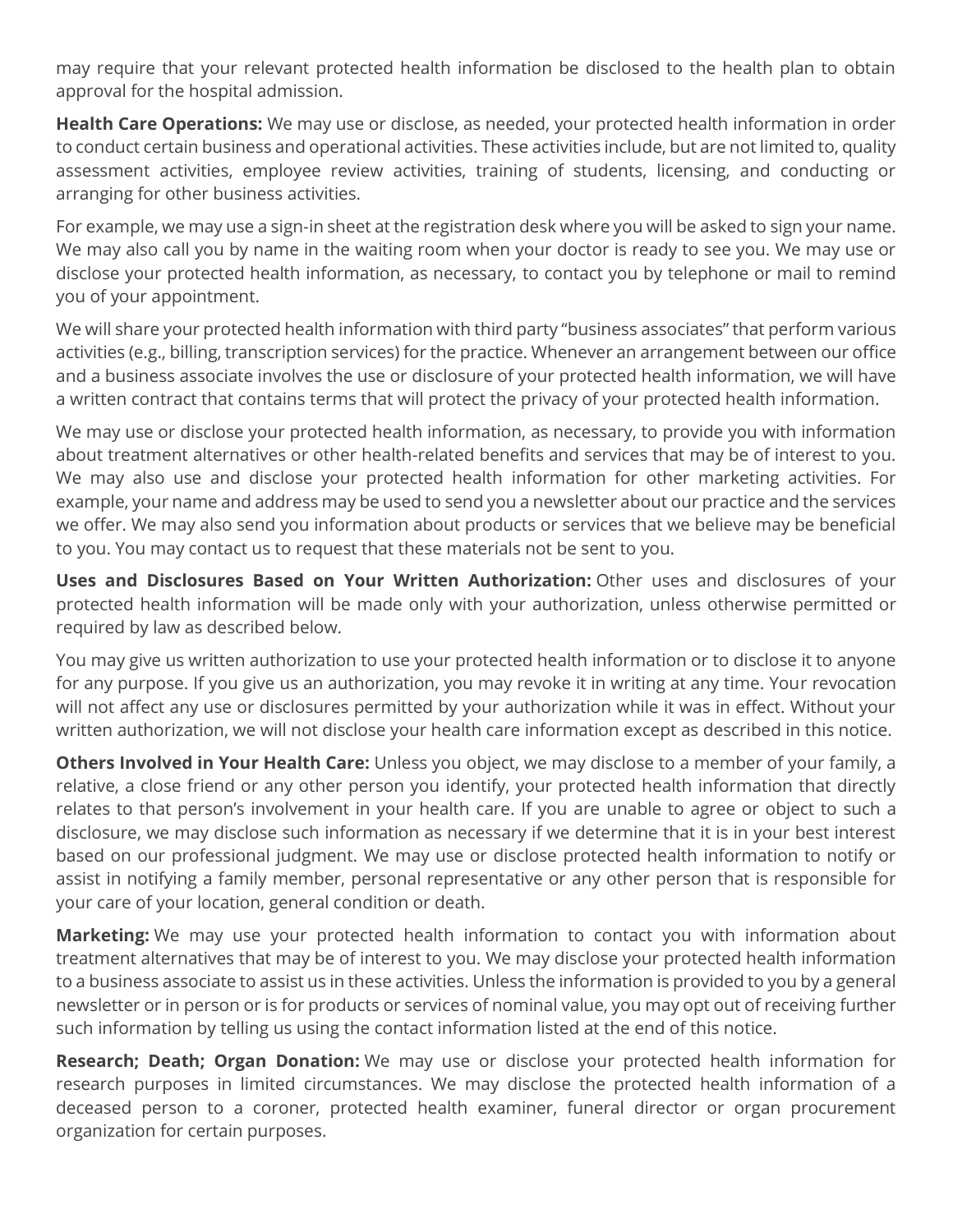**Public Health and Safety:** We may disclose your protected health information to the extent necessary to avert a serious and imminent threat to your health or safety, or the health or safety of others. We may disclose your protected health information to a government agency authorized to oversee the health care system or government programs or its contractors, and to public health authorities for public health purposes.

**Health Oversight:** We may disclose protected health information to a health oversight agency for activities authorized by law, such as audits, investigations and inspections. Oversight agencies seeking this information include government agencies that oversee the health care system, government benefit programs, other government regulatory programs and civil rights laws.

**Abuse or Neglect:** We may disclose your protected health information to a public health authority that is authorized by law to receive reports of child abuse or neglect. In addition, we may disclose your protected health information if we believe that you have been a victim of abuse, neglect or domestic violence to the governmental entity or agency authorized to receive such information. In this case, the disclosure will be made consistent with the requirements of applicable federal and state laws.

**Food and Drug Administration:** We may disclose your protected health information to a person or company required by the Food and Drug Administration to report adverse events, product defects or problems, biologic product deviations; to track products; to enable product recalls; to make repairs or replacements; or to conduct post marketing surveillance, as required.

**Criminal Activity:** Consistent with applicable federal and state laws, we may disclose your protected health information, if we believe that the use or disclosure is necessary to prevent or lessen a serious and imminent threat to the health or safety of a person or the public. We may also disclose protected health information if it is necessary for law enforcement authorities to identify or apprehend an individual.

**Required by Law:** We may use or disclose your protected health information when we are required to do so by law. For example, we must disclose your protected health information to the U.S. Department of Health and Human Services upon request for purposes of determining whether we are in compliance with federal privacy laws. We may disclose your protected health information when authorized by workers' compensation or similar laws.

**Process and Proceedings:** We may disclose your protected health information in response to a court or administrative order, subpoena, discovery request or other lawful process, under certain circumstances. Under limited circumstances, such as a court order, warrant or grand jury subpoena, we may disclose your protected health information to law enforcement officials.

**Law Enforcement:** We may disclose limited information to a law enforcement official concerning the protected health information of a suspect, fugitive, material witness, crime victim or missing person. We may disclose the protected health information of an inmate or other person in lawful custody to a law enforcement official or correctional institution under certain circumstances. We may disclose protected health information where necessary to assist law enforcement officials to capture an individual who has admitted to participation in a crime or has escaped from lawful custody.

#### **Patient Rights**

**Access:** You have the right to look at or get copies of your protected health information, with limited exceptions. You must make a request in writing to the contact person listed herein to obtain access to your protected health information. You may also request access by sending us a letter to the address at the end of this notice. Copies are available upon request, for a fee, to locate and copy your protected health information, and postage if you want the copies mailed to you. If you prefer, we will prepare a summary or